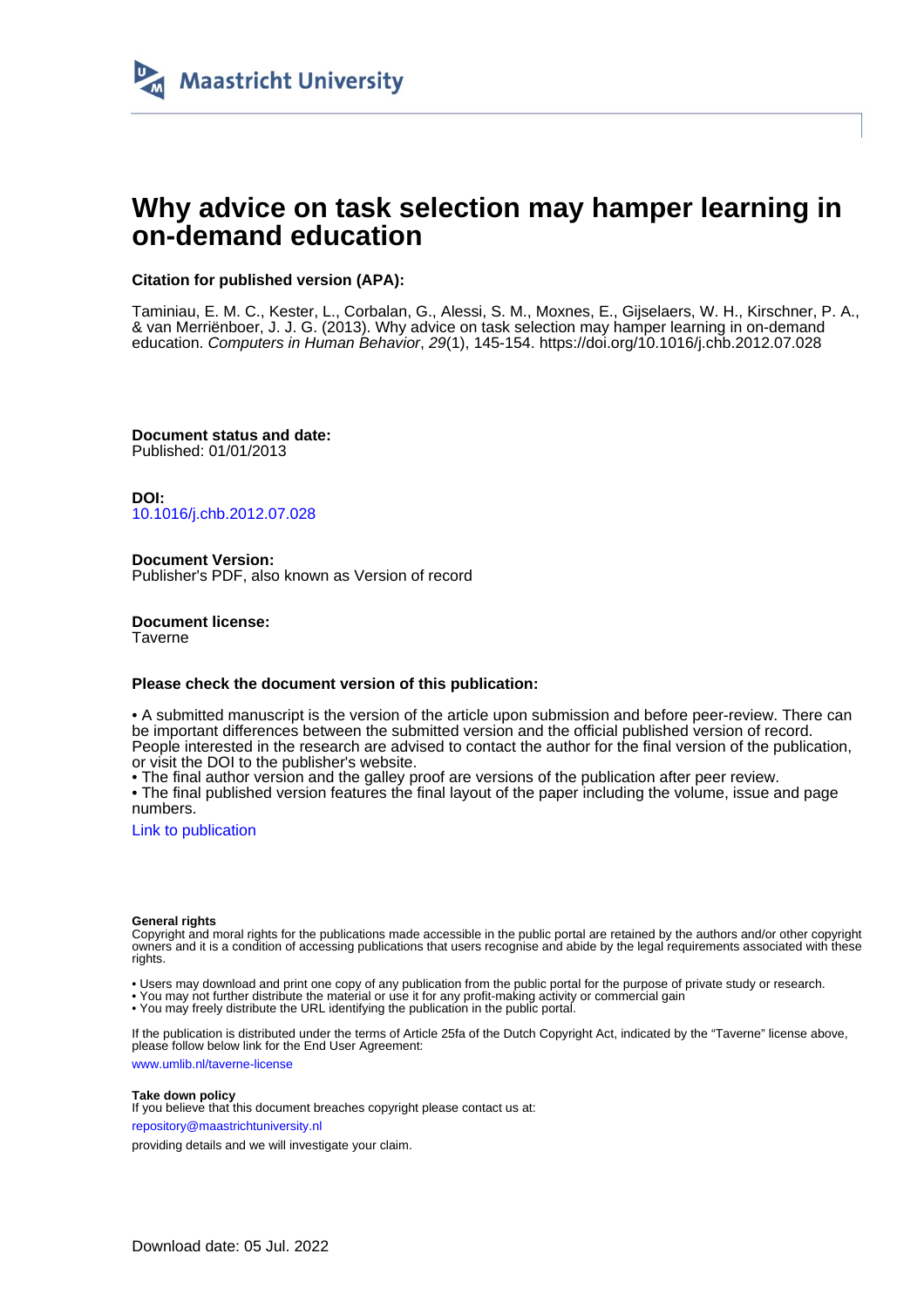## [Computers in Human Behavior 29 \(2013\) 145–154](http://dx.doi.org/10.1016/j.chb.2012.07.028)



# Computers in Human Behavior

journal homepage: [www.elsevier.com/locate/comphumbeh](http://www.elsevier.com/locate/comphumbeh)

# Why advice on task selection may hamper learning in on-demand education

Elisabeth M.C. Taminiau <sup>a,\*</sup>, Liesbeth Kester <sup>a</sup>, Gemma Corbalan <sup>b</sup>, Stephen M. Alessi <sup>c</sup>, Erling Moxnes <sup>d</sup>, Wim H. Gijselaers <sup>e</sup>, Paul A. Kirschner <sup>a</sup>, Jeroen J.G. Van Merriënboer <sup>f</sup>

<sup>a</sup> Centre for Learning Sciences and Technologies, Open University of The Netherlands, 6401 DL Heerlen, The Netherlands

<sup>b</sup> The Netherlands Institute for Curriculum Development, 7511 JE Enschede, The Netherlands

<sup>c</sup> College of Education, The University of Iowa, Iowa City, IA 52242, USA

<sup>d</sup> Department of Geography, University of Bergen, NO-5020 Bergen, Norway

e School of Business and Economics, Maastricht University, 6200 MD Maastricht, The Netherlands

<sup>f</sup> School of Health Professions Education, Maastricht University, 6229 ER Maastricht, The Netherlands

## article info

Article history: Available online 24 August 2012

Keywords: Advice Task selection On-demand education

## **ABSTRACT**

In on-demand education, learners are required to plan their own learning trajectory by selecting suitable learning tasks. A positive effect on learning is expected when learners select tasks that help them fulfil their individual learning needs. However, the selection of suitable tasks is a difficult process for learners with little domain knowledge and suboptimal task-selection skills. A common solution for helping learners deal with on-demand education and develop domain-specific skills is to give them advice on task selection. In a randomized experiment, learners ( $N = 30$ ) worked on learning tasks in the domain of system dynamics and received either advice or no advice on the selection of new learning tasks. Surprisingly, the no-advice group outperformed the advice group on a post-test measuring domain-specific skills. It is concluded that giving advice on task selection prevents learners from thinking about how the process of task selection works. The advice seems to supplant rather than support their considerations why they should perform the advised task, which results in negative effects on learning. Implications for future research on giving advice in on-demand education are discussed.

- 2012 Elsevier Ltd. All rights reserved.

## 1. Introduction

On-demand education requires learners to set their own learning trajectory to adapt it to their individual learning needs ([Hannafin, 1984;](#page-9-0) [Van Merriënboer et al., 2006](#page-10-0)). This learning trajectory is set in an iterative cycle of performing a task, assessing the quality of their own performance, and selecting a new task to perform. Theoretically, on-demand education (1) could help learners develop domain-specific skills by following this adapted learning trajectory and (2) could increase learners' motivation, feelings of responsibility, and self-efficacy ([Corbalan, Kester, &](#page-9-0) [Van Merriënboer, 2009a](#page-9-0); [Kinzie & Sullivan, 1989; Schnackenberg](#page-10-0) [& Sullivan, 2000; Topping, 2003\)](#page-10-0). However, in the literature divergent results are found regarding the effects of on-demand education on learning (e.g., [Corbalan et al., 2009a](#page-9-0); [Ross, Morrison,](#page-10-0) [& O'Dell, 1989; Shute, Gawlick, & Gluck, 1998; Williams, 1996\)](#page-10-0). Some studies found that such a learner-controlled environment has positive effects on learning while others demonstrate that a system-controlled environment, in which the system selects

⇑ Corresponding author. Address: Centre for Learning Sciences and Technologies, Open University of The Netherlands, P.O. Box 2960, 6401 DL Heerlen, The Netherlands. Tel.: +31 45 5762358; fax: +31 45 5762800.

E-mail address: [Bettine.Taminiau@ou.nl](mailto:Bettine.Taminiau@ou.nl) (E.M.C. Taminiau).

suitable tasks and not the learners themselves, is more effective. Finally, there are also many studies that find that there is no difference between these two types of environments (for an overview of studies, see [Williams, 1996](#page-10-0)).

Why an on-demand educational environment does not always bring the expected positive results might be explained by the prior knowledge of the learners. Novices in on-demand education may not have developed the task-selection skills and domain knowledge to handle the environment appropriately [\(Clarebout & Elen,](#page-9-0) [2009](#page-9-0); [Corbalan, Van Merriënboer, & Kicken, 2010](#page-9-0); [Gay, 1986](#page-9-0)). They might be unfamiliar with the relevant task-selection aspects to consider for selecting a next task (e.g., quality of performance on previous tasks, invested mental effort) and might omit to combine this information with characteristics of available tasks (e.g., difficulty, available support) to interpret what an appropriate next task would be to select ([Van Merriënboer et al., 2006](#page-10-0)). In addition, low prior knowledge of the domain to-be-learned might hamper learners to understand the organization of the information presented in the environment [\(Gay, 1986](#page-9-0)), for example, the difference between the different difficulty levels of tasks and how these different tasks are structured in the environment. The usual large number of tasks in an on-demand educational environment that is available for task selection probably does not make things easier. Learners can easily become overwhelmed by this large number of tasks [\(Corbalan,](#page-9-0)



<sup>0747-5632/\$ -</sup> see front matter © 2012 Elsevier Ltd. All rights reserved. <http://dx.doi.org/10.1016/j.chb.2012.07.028>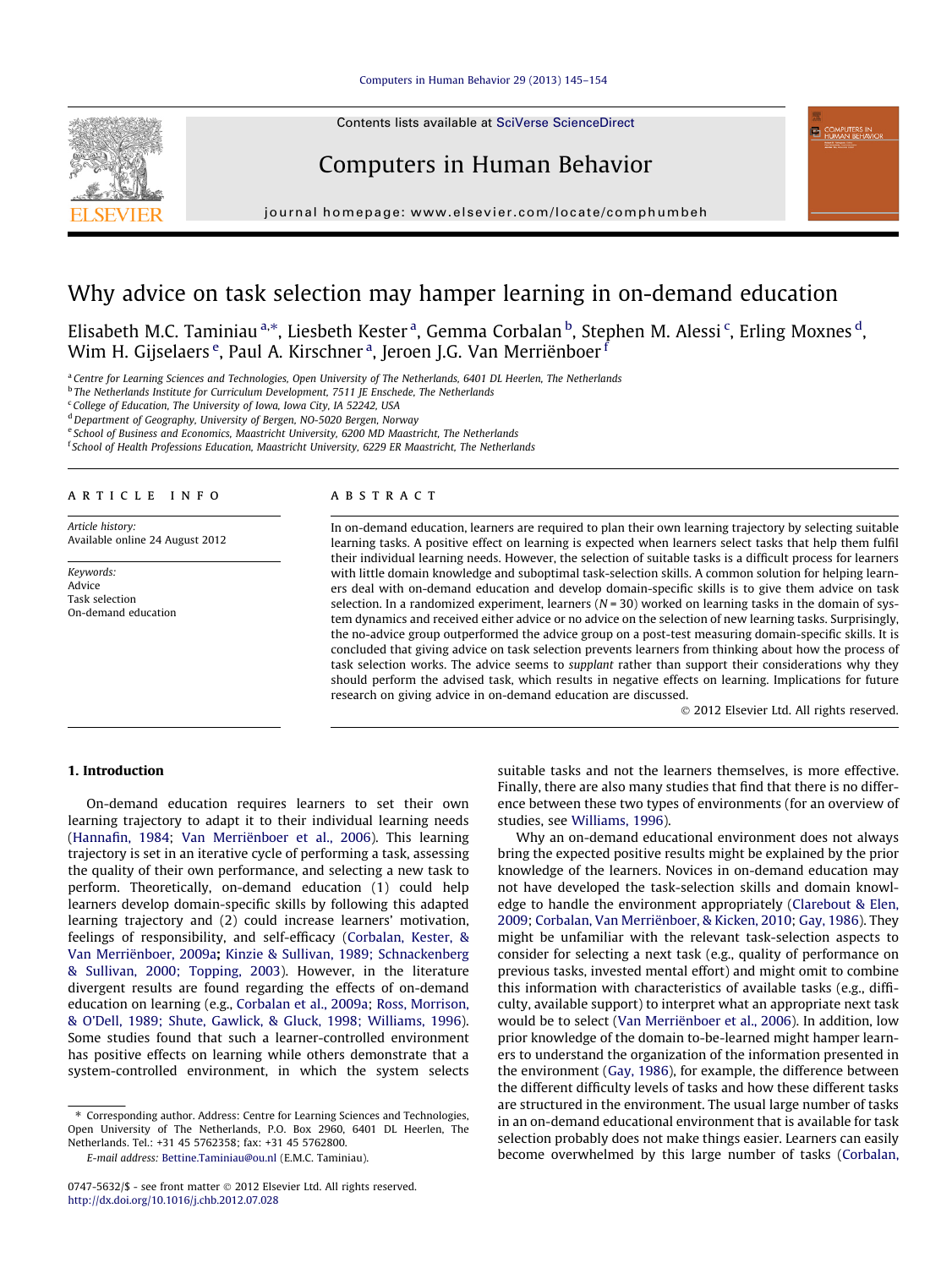[Kester, & Van Merriënboer, 2008](#page-9-0); [Iyengar & Lepper, 2000; Sch](#page-9-0)[wartz, 2004](#page-9-0)). The extensive amount of choice can cause learners to become frustrated and de-motivated. In addition, novices without any prior knowledge might select suboptimal tasks [\(Schwartz,](#page-10-0) [2004\)](#page-10-0) that do not fit their learning needs, and, consequently, their learning in on-demand education might be hampered [\(Corbalan](#page-9-0) [et al., 2008\)](#page-9-0).

#### 1.1. The task-selection process

To set a suitable trajectory in an on-demand learning environment, learners must carry out an appropriate task-selection process. This process includes recognizing relevant task-selection aspects and making use of these aspects to select a suitable next task. Relevant task-selection aspects are (1) the level of difficulty and support of the last task performed, (2) the quality of the learner's past performance, and (3) the learner's mental effort (i.e., cognitive resources) invested to perform the last task [\(Gray, 2003;](#page-9-0) [Kalyuga, 2006; Kostons, Van Gog, & Paas, 2012;](#page-9-0) [Van Merriënboer,](#page-10-0) [1997;](#page-10-0) [Van Merriënboer & Kirschner, 2007\)](#page-10-0). The difficulty and support level of the last task performed can serve as a starting point from which the next task can be selected. Because learners in an on-demand learning environment work independently on the complete learning cycle (i.e., assess-select-perform) without any help of a system or a teacher, learners should derive the quality of their past performance from self-assessments in order to determine how their performance can be improved [\(Garrison, 1997\)](#page-9-0). Finally, the invested mental effort during task performance should be considered. The amount of effort invested in a certain task in combination with the quality of the performance indicates a learner's level of expertise [\(Kalyuga, 2006;](#page-9-0) [Van Merriënboer, 1997;](#page-10-0) [Van Merriënboer & Kirschner, 2007\)](#page-10-0). For instance, if one learner invests more effort to solve a learning task but performs the task equally successful as a second learner who has invested less mental effort, the first learner's expertise level is lower. So, the first learner should select a less complex next task to perform than the second learner.

When the learners recognize what the relevant task aspects are, they need to combine their performance and mental effort with the relevant task aspects to decide what an appropriate next task would be to improve their expertise level ([Van Merriënboer](#page-10-0) [et al., 2006\)](#page-10-0). For example, when a learner has performed a difficult task with a low level of support, and self-assessed that this task was not performed successfully but did require a high amount of mental effort, it should lead him or her to select a new task that is less difficult and/or with a higher amount of support.

Since novices often do not have the skills and knowledge to appropriately execute this task-selection process they may not profit from the benefits of an on-demand environment [\(Corbalan](#page-9-0) [et al., 2010](#page-9-0)). They need information on which task they should select to set an appropriate learning pathway to improve their learning. Researchers recommend providing them with advice on task selection [\(Hannafin, 1984; Kalyuga, 2009; Ross, Morrison, & O'Dell,](#page-9-0) [1989;](#page-9-0) [Kirschner, Sweller, & Clark, 2006](#page-10-0)) to provide enough information for them to know how to select a suitable task to gain domain knowledge and to prevent the impediment of learning how the task-selection process works. These researchers suggest this advice might help learners to improve domain-specific skills development.

## 1.2. Task-selection advice

[Ross et al. \(1989\)](#page-10-0) argues that task-selection advice may help learners to deal with on-demand education when it guides them to a suitable task selection providing specific information what task aspects to select for selecting a task according to their individual learning needs. Therefore, it might help learners to get acquainted with and focus on the relevant task-selection aspects. Furthermore, this might prevent learners from getting overwhelmed by a large number of tasks to choose from because helping learners to focus on the relevant task-selection aspects might help them to indicate a subset of suitable tasks with an appropriate level of difficulty and support to choose from, hereby limiting the amount of choice [\(Shin, Schallert, & Savenye, 1994\)](#page-10-0).

Other researchers [\(Hannafin, 1984; Kalyuga, 2009; Tattersall](#page-9-0) [et al., 2005;](#page-9-0) [Van Merriënboer, 1997](#page-10-0); [Van Merriënboer & Kirschner,](#page-10-0) [2007;](#page-10-0) [Van Merriënboer et al., 2006\)](#page-10-0) suggest that task-selection advice in general might contribute to setting an appropriate learning pathway in which learners can work on their points-of-improvement and improve their development of domain-specific skills, by helping them to select a suitable next task that optimally fits their learning needs. Therefore, an on-demand educational environment with task-selection advice might enable novices to deal with the unfamiliar environment and improve learning.

However, little research tested if such an educational environment with task-selection advice has the expected effects on learners' development of domain-specific skills. One of the few empirical studies that did test such an environment with taskselection advice is a study of [Bell and Kozlowski \(2002\)](#page-9-0). They tested what the effects of 'adaptive guidance' on learning are in an on-demand environment in which learners had to learn skills on tracking targets on a radar system. This adaptive guidance can be seen as task-selection advice to help learners make appropriate task selections, since it provided information on what tasks needed to be selected in order to improve performance. In addition, the adaptive guidance structured the task database (i.e., the tasks the students could make a selection from) with different learning topics to be learned. It turned out that learners who studied with the guidance set a better learning pathway and gained more strategic domain knowledge than learners who studied without the guidance. From this study, however, it does not become clear whether these results can be ascribed to either structuring the task database or to the information concerning the tasks to select in order to improve performance. Moreover, the adapted guidance was based on the learner's performance as assessed by the system. We argue that in order to teach novices how to handle the learning cycle of assessment–selection–performance in an on-demand educational environment entirely on their own they should learn to use their self-assessments to base their task selection on. When advice is based on expert-assessments learners might become accustomed to the system providing the assessment and not focus on their self-assessments when selecting a next task. Expert-assessments might thus prevent learners from investing enough effort in their self-assessments, which would make it more difficult for them to appropriately deal with the cycle of assessment–selection–performance when they do not receive this advice. Therefore, the advice should be based on their self-assessments.

[Kicken, Brand-Gruwel, Van Merriënboer, and Slot \(2009\)](#page-10-0) have conducted another study, the results of which indicate that task-selection advice can have positive effects on learning. Two groups of learners had to deal with an on-demand learning environment in the hairdressing domain, one group received task-selection advice and one group did not. All learners used a development portfolio to assess their performance and select new tasks. Learners in the condition with advice selected more suitable tasks and showed higher improvement of domain-specific skills than learners in the other condition. However, the learners with advice received not only advice on task selection but also advice on how to improve the quality of their self-assessments. Due to this additional advice, it is not clear whether the results can be ascribed to the taskselection advice, to the self-assessment advice, or to their combination of both. To study the effects of task-selection advice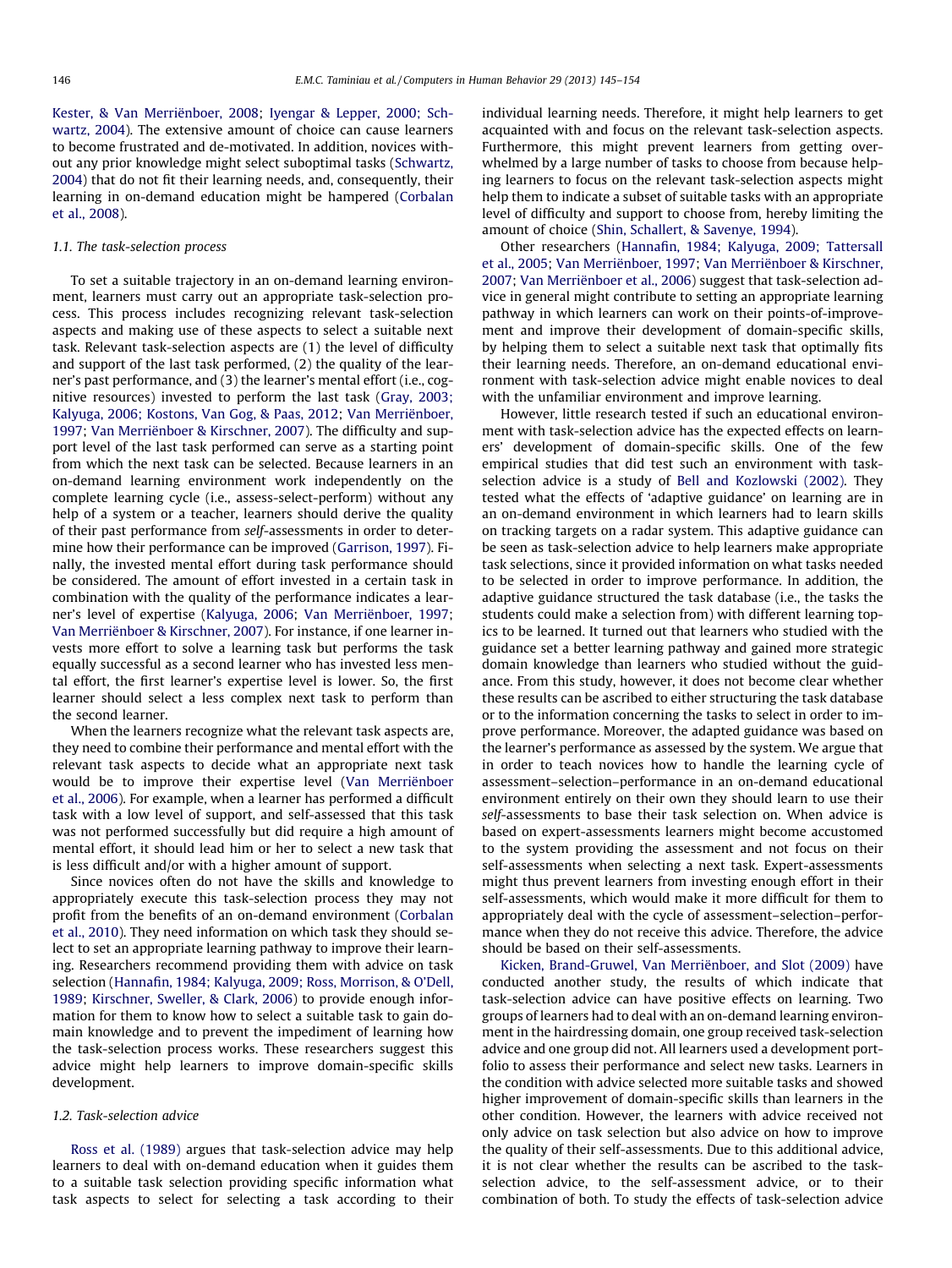on the domain-specific skills of novices in an on-demand educational environment, a control condition is needed that does not provide any help to deal with the environment and an advice condition with task-selection advice but without self-assessment advice.

## 1.3. The current study

The present study tested whether an on-demand educational environment with task-selection advice helps novices improve development of domain-specific skills. An advisory model has been designed and implemented, directing the learners' attention to the difficulty and support level of the last performed task and their self-assessment and mental-effort scores (i.e., relevant task-selection aspects) in order to help them determine their level of expertise and formulate their learning needs. In addition, the advice includes a short recommendation that includes what level of difficulty and level of support are best to select for the next task. This straightforward task-selection advice points out a subset of suitable tasks, and, therefore, might also decrease the overwhelming effect of a large task database for novices. It is hypothesized that learners who receive task-selection advice will develop more domain-specific skills and knowledge, and, therefore, will show higher test results than learners without this advice.

## 2. Method

## 2.1. Participants

Bachelor students from two international Schools of Business and Economics in The Netherlands were invited to participate in the experiment. In total 30 students participated (14 females and 16 males, mean age = 21.20 years;  $SD = 2.02$ ). They received a payment in Euros after they had finished the experiment. All participants earned at least  $\epsilon$  10 and could increase their payment with an additional amount of up to  $\epsilon$  30, depending on their scores in the test phase.

The participants were randomly assigned to the experimental conditions: Task selection without advice  $(n = 15)$  and task selection with advice ( $n = 15$ ). They had no experience with selecting tasks in an on-demand learning environment. All materials were written in English because participants had different nationalities and participated in educational programmes taught in English.

## 2.2. Materials

The participants worked for approximately 4 h in an electronic environment. This environment contained a (1) prior knowledge test, (2) introduction to the experiment, (3) a learning environment with a task database with learning tasks from which participants could select their tasks, a self-assessment screen, and a task-selection screen with or without advice on task selection (depending on the condition), and (4) test tasks. The learning domain was system dynamics, which is a methodology to enhance learning about the behavior of a complex system over time ([Richardson & Pugh,](#page-10-0) [1981\)](#page-10-0). A complex dynamic system is simplified by depicting it in a model using flow(s) and/or stock(s) and depicting the behavior of the system over time in graphs.

#### 2.2.1. Prior knowledge test

The participants were tested on their knowledge of system dynamics to make sure they were novices. Participants had to perform a prior knowledge test which contained 12 multiple-choice questions regarding basic concepts of the learning domain. This test showed no significant difference in prior knowledge between conditions,  $p = .448$ .

## 2.2.2. Introduction

The introduction contained practical information about the experiment and the learning environment, information about the various difficulty levels and support levels of to-be-selected learning tasks, and an explanation of some basic elements in the system dynamics domain (e.g., symbols used for stocks and flows).

## 2.2.3. Learning tasks and task database

In system dynamics, the complex dynamic system is first depicted in a model, and then the behavior over time of the elements in the model is depicted in a table to be able to draw graphs of the flow(s) and/or stock(s). Research on system dynamics has shown that many participants have difficulties learning the conceptual knowledge and modeling skills necessary to draw the systemdynamics models and graphs [\(Cronin & Gonzalez, 2007; Cronin,](#page-9-0) [Gonzalez, & Sterman, 2009\)](#page-9-0).

The system-dynamic learning tasks are designed following a whole-task approach that requires learners to acquire all components of domain-specific skills in a real-life, authentic task in which all their domain knowledge and skills need to be combined ([Van Merriënboer & Kester, 2008\)](#page-10-0). This approach leads to high learning outcomes and better transfer results. Therefore, all learning tasks contained a case description of a system-dynamics system and three assignments to practice all components of the system-dynamics skill in each task. An example of a case description is: 'A printing office prints posters for a client who will use the posters to advertise for an upcoming festival. The office already has 100 festival posters printed. Every hour the office prints 50 festival posters. From the 8th hour on, the printing office begins to also print posters for another client parallel to the festival posters. Therefore, from this hour on they have less capacity to print the festival posters and the office can only print 25 festival posters each hour.'

The first assignment was always to depict the case description as a system dynamics model (see [Fig. 1](#page-4-0)). A model had to be built by dragging system-dynamics elements from a legend and connecting them to other elements to form a model which depicted the flows, stocks, and relationships between them. Moreover, the participants had to connect a label to each element in which they provided a description of it. The second assignment was to fill out a table with descriptions of the behavior of each flow and stock over time. The third assignment contained three sub assignments, each of which consisted of a multiple-choice question with four answer options to choose the correct graph. Participants had to explain their choice to check for guessing. The first sub assignment was to choose the correct inflow/outflow graph. The second sub assignment requested the participants to choose the correct net flow graph. And the third sub assignment asked them to choose the correct stock graph.

Each participant had to perform 9 learning tasks in total. Every learning task had to be selected of a task database. The task database contained 81 learning tasks organized following the wholetask approach ordering tasks gradually from simple-to-complex whole tasks ([Van Merriënboer & Kester, 2008](#page-10-0)). The four-component instructional design model (4C/ID-model; [Van Merriënboer,](#page-10-0) [1997;](#page-10-0) [Van Merriënboer & Kirschner, 2007\)](#page-10-0) provides guidelines for designing on-demand learning environments and use the whole-task approach while preventing learners to become cognitively overloaded ([Merrill, 2002\)](#page-10-0). The model indicates to structure the task database clearly by distinctively ordering tasks by their difficulty and support levels. Hence, when participants had to select a task, they received a task-selection screen, which contained the task database in which the tasks were structured by distinctive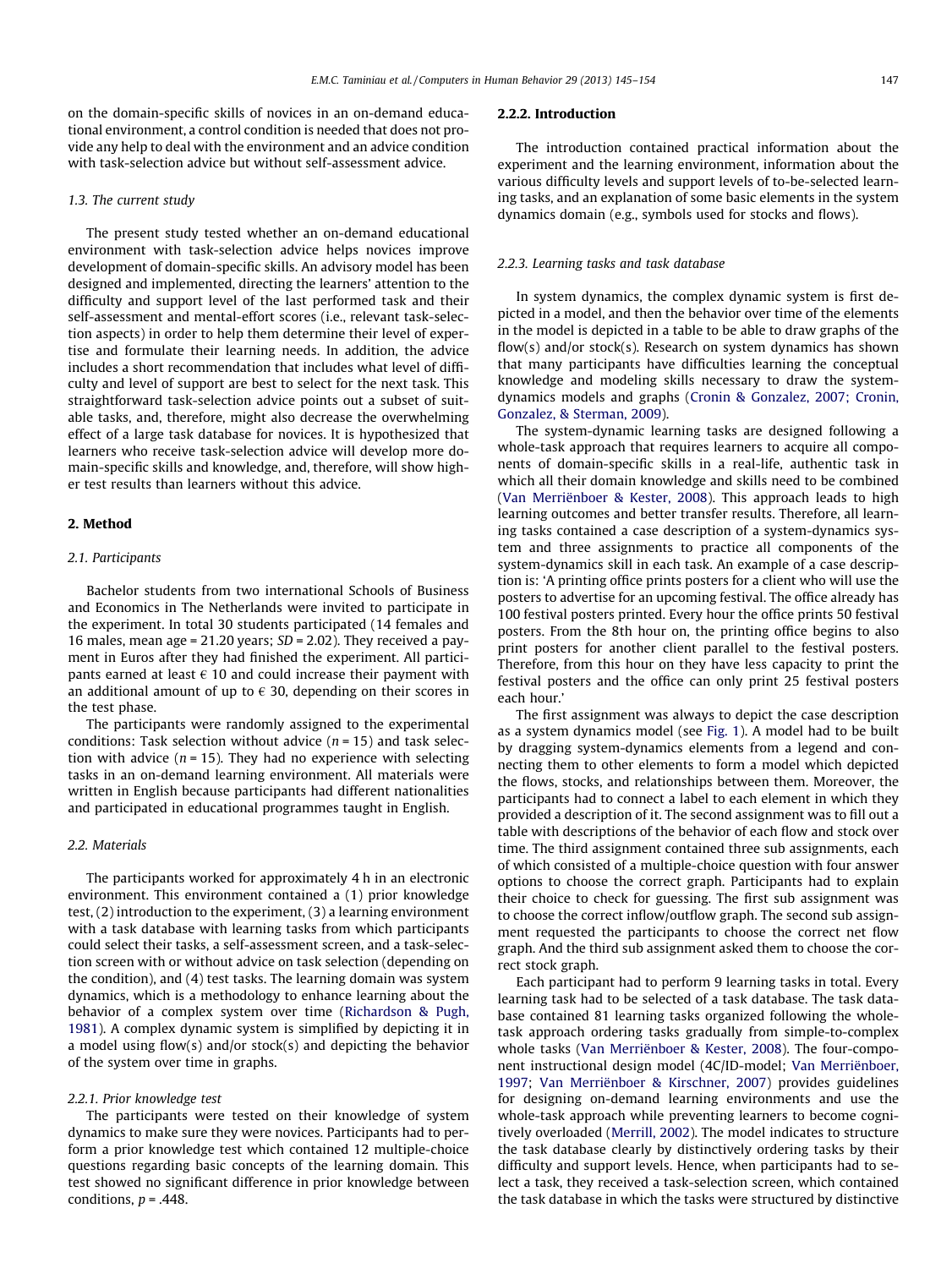<span id="page-4-0"></span>

You can remove an element by dragging another element on top of it, or click on it to overwrite it with an empty label.

Fig. 1. A screenshot of the first assignment of each learning task, showing the legend (top) and a system dynamics model constructed by the learner (bottom).

difficulty and support levels (see left part of [Fig. 2\)](#page-5-0). The following question was provided: ''Select the task you think is best to perform next. Click on a radio button representing a task to see what its title and description is. The numbers indicate the sequence in which you selected the previous tasks.''

After a task was selected by the participant it appeared on the computer screen step by step and had to be performed step by step. As soon as the first step of the task was completed the second step was shown. This process continued until all steps were completed. The answers given on the previously performed steps were logged and could not be changed to prevent the participants from changing their answers on prior steps when learning from the following steps.

A learning task could be at one of three difficulty levels (i.e., easy, moderate, difficult). Difficulty levels were implemented to give participants the opportunity to perform tasks of increasing difficulty. The differences between the difficulty levels were derived from studies in the field of system dynamics showing that the presence of a stock often results in counter-intuitive behavior [\(Cronin &](#page-9-0) [Gonzalez, 2007; Cronin et al., 2009\)](#page-9-0). That makes models containing a stock more difficult than models without a stock, even in simple models. If one or more flows are accumulating into or out of a stock, it turns out that this accumulation is making it a difficult problem to solve. Therefore, the difficulty levels were implemented as follows. ''Easy'' learning tasks concerned a model with an inflow, an outflow, and a residual flow, but without a stock so that the difficult accumulation principle is not required. ''Moderate'' learning tasks concerned a model with one inflow and one stock, so that the included accumulation principle makes them more difficult. ''Difficult'' learning tasks concerned a model with an inflow, a stock, and an outflow, so that these are even more difficult because there are now two flows accumulating.

The tasks of each difficulty level could be one of three support levels (i.e., high, medium, low). The support levels were designed following the scaffolding principle of the 4C/ID-model [\(Van Mer](#page-10-0)[riënboer, 1997; Van Merriënboer & Kirschner, 2007](#page-10-0)). The model proved to be useful for designing support levels in previous studies of [Corbalan, Kester, & Van Merriënboer \(2009b, 2011\)](#page-9-0) and [Kicken](#page-10-0) [et al. \(2009\).](#page-10-0) In the support level ''high'', the task was a workedout example in which all solution steps and correct answers were provided to the participant. In the support level ''medium'', a completion task was provided in which some solution steps including the correct answers were provided and some solution steps and correct answers were not, so that the participants had to come up with the solution steps for the missing answers and had to fill in the missing answers themselves. The support level ''low'' provided a conventional task in which no solution steps and no correct answers were given, so that the participants had to come up with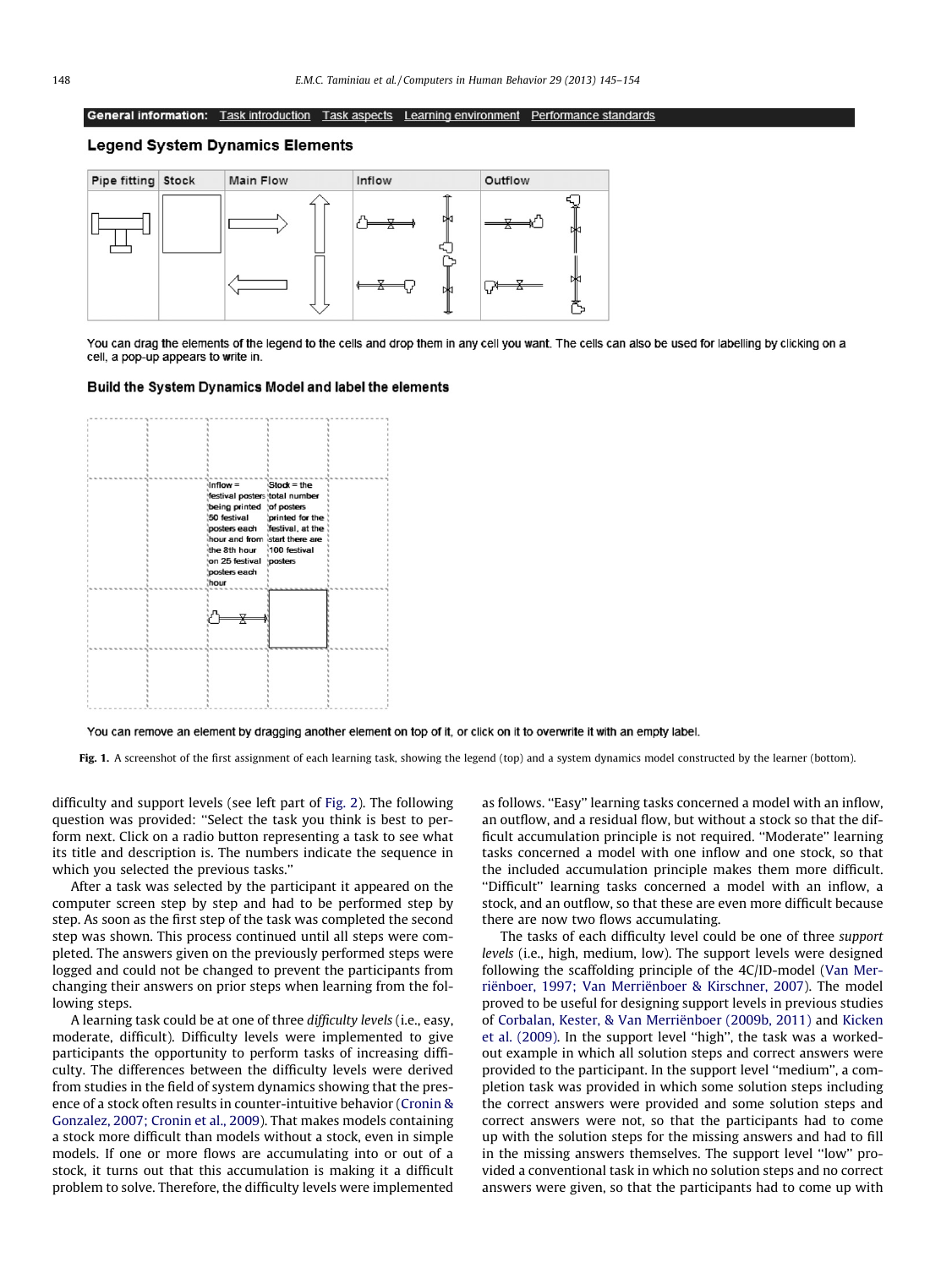## <span id="page-5-0"></span>**Task selection**

Select the task you think is best to perform next. Click on a radio button representing a task to see what the title and description is

| <b>Difficulty</b><br>level                     | Easy           |         |         | Moderate |         |         | <b>Difficult</b> |                                                 |         |
|------------------------------------------------|----------------|---------|---------|----------|---------|---------|------------------|-------------------------------------------------|---------|
| Support<br>level                               |                |         |         |          |         |         |                  | High Medium Low High Medium Low High Medium Low |         |
|                                                |                | O       | $\circ$ | $\circ$  | $\circ$ | O       | O                | $\circ$                                         | $\circ$ |
| <b>Tasks with</b><br>a different<br>coverstory | $\overline{2}$ | $\circ$ | $\circ$ | $\circ$  | $\circ$ | O       | $\circ$          | $\circ$                                         | $\circ$ |
|                                                | $\circ$        | Ō       | O       | $\circ$  | O       | O       | O                | $\circ$                                         | $\circ$ |
|                                                | $\circ$        | O       | $\circ$ | $\circ$  | $\circ$ | O       | O                | $\circ$                                         | $\circ$ |
|                                                | O              | $\circ$ | O       | $\circ$  | O       | О       | O                | $\circ$                                         | O       |
|                                                | O              | Ō       | $\circ$ | $\circ$  | $\circ$ | О       | $\circ$          | $\circ$                                         | $\circ$ |
|                                                | O              | O       | 3       | $\circ$  | O       | O       | O                | O                                               | $\circ$ |
|                                                | O              | O       | $\circ$ | $\circ$  | $\circ$ | 4       | O                | $\circ$                                         | $\circ$ |
|                                                | O              | O       | $\circ$ | O        | O       | $\circ$ | O                | O                                               | $\circ$ |

The numbers indicate the sequence in which you have selected the tasks

Click on a radio button to see the description of a task

#### $Next$

## **Task selection**

#### Advice

Difficulty level of the last task = Difficulty level 1 (easy) Support level of the last task = Support level 2 (medium)

Your self-assessment = satisfactory Your mental effort invested = low You are advised to select an equally difficult task with one lower level of support.

Select the task you think is best to perform next. Click on a radio button representing a task to see what the title and description is.

| <b>Difficulty level</b> | Easy           |                                                                 |   | Moderate |         |   | <b>Difficult</b> |   |   |
|-------------------------|----------------|-----------------------------------------------------------------|---|----------|---------|---|------------------|---|---|
| <b>Support level</b>    |                | High   Medium   Low   High   Medium   Low   High   Medium   Low |   |          |         |   |                  |   |   |
|                         | O              | $\circ$                                                         | о | O        | $\circ$ | O | O                | О | O |
|                         | $\overline{c}$ | $\circ$                                                         | o | О        | $\circ$ | O | $\circ$          | Ō | O |
|                         | O              | $\circ$                                                         | о | О        | $\circ$ | О | О                | O | О |
| Tasks with a            | O              | $\circ$                                                         | o | о        | $\circ$ | O | O                | O | O |
| different               | 3              | $\overline{4}$                                                  | о | О        | $\circ$ | О | О                | O | O |
| coverstory              | O              | $\circ$                                                         | o | О        | $\circ$ | O | $\circ$          | O | О |
|                         | O              | $\circ$                                                         | Ō | $\circ$  | $\circ$ | O | O                | O | O |
|                         | О              | $\circ$                                                         | a | $\circ$  | $\circ$ | O | O                | O | O |
|                         |                | C                                                               | о | О        | $\circ$ | О | O                | O | O |

The numbers indicate the sequence in which you have selected the tasks.

Click on a radio button to see the description of a task.

 $Next$ 

Fig. 2. Two screenshots of the task-selection screen. The left screenshot is of the task-selection screen for the no-advice condition and the right screenshot is of the taskselection screen for the advice condition.

all the solution steps and had to give all answers by themselves. For each combination of difficulty level and support level 9 tasks were included in the task database; these tasks only varied in their case descriptions (note that, in principle, a learner thus had the opportunity to complete the whole experiment by selecting nine learning tasks with the same difficulty level and the same support level).

After each learning task, a self-assessment screen showed both the given and the correct answers for each step, so that participants could compare their own answers with the correct answers. On the basis of this information, the participants received the question: 'Assess your understanding of/performance on the task filling in the rating scale', with 'understanding of' when a participant worked on a worked-out example and 'performance on' when a participant performed a completion tasks or conventional task. To self-assess their task performance the participants filled in a five-point rating scale (i.e., from  $1$  = 'bad performance' to  $5$  = 'good performance'). Moreover, the participants received the mental-effort question: 'How much mental effort did you invest to study/ complete/perform the task?', with 'study', 'complete', and 'perform' if the participants just performed a worked-out example, a completion task, or a conventional task respectively. They had to answer the question using a five-point rating scale (i.e., from  $1 = 'very$ low' to 5 = 'very high'; [Paas, Tuovinen, Tabbers, & Van Gerven,](#page-10-0) [2003](#page-10-0)).

In the learning phase, all screens contained the same menu at the top of the screen (see [Fig. 1\)](#page-4-0) with links to different parts of the introduction of the experiment: (a) the task introduction with basic concepts of system dynamics, (b) the task aspects, that is, a short explanation of the different difficulty levels and support levels as well as a description that there were 9 tasks with different case descriptions for each combination of difficulty level and support level, (c) an explanation of the learning environment containing information on the learning-task contents, the mental effort question, the self-assessment screen, and the task-selection screen, and (d) a link to a list with performance standards, which specify the criteria for acceptable performance ([Van Merriënboer, 1997;](#page-10-0) [Van](#page-10-0) [Merriënboer & Kirschner, 2007](#page-10-0)).

#### 2.2.4. Task-selection advice

In the condition without advice participants received the taskselection screen without any added information (see the left part of Fig. 2). Learners in the condition with advice on task selection received additional information, that is, the advice. This task-selection screen with additional advice is depicted at the right part of  $Fig. 2.$ 

The advice provided a sentence giving straightforward advice on what level of difficulty and level of support to select for the next task. The advice was generated by an algorithm using the participants' self-assessment and mental-effort scores (see [Appendix A\)](#page-9-0). The sentence with advice indicated how much the difficulty level and support level should be decreased/increased for a suitable next task selection, for example, ''You are advised to select a task with one lower difficulty level and one higher support level than your previous task.'' In addition, the column in the task database with the subset of appropriate tasks as indicated by the sentence with advice was colored to prevent the participant from making mistakes in translating the advice into an actual task selection. Still the participants were free to deviate from the advice, even if they selected nine times a task with the same difficulty level and the same support level.

## 2.3. Measurements

#### 2.3.1. Test tasks

To measure acquired system-dynamics skills, participants performed two test tasks. These test tasks were comparable with the most difficult tasks without support as used in the learning phase. Hence, the results on these test tasks show if the participants had been able to learn system-dynamics skills in the learning environment.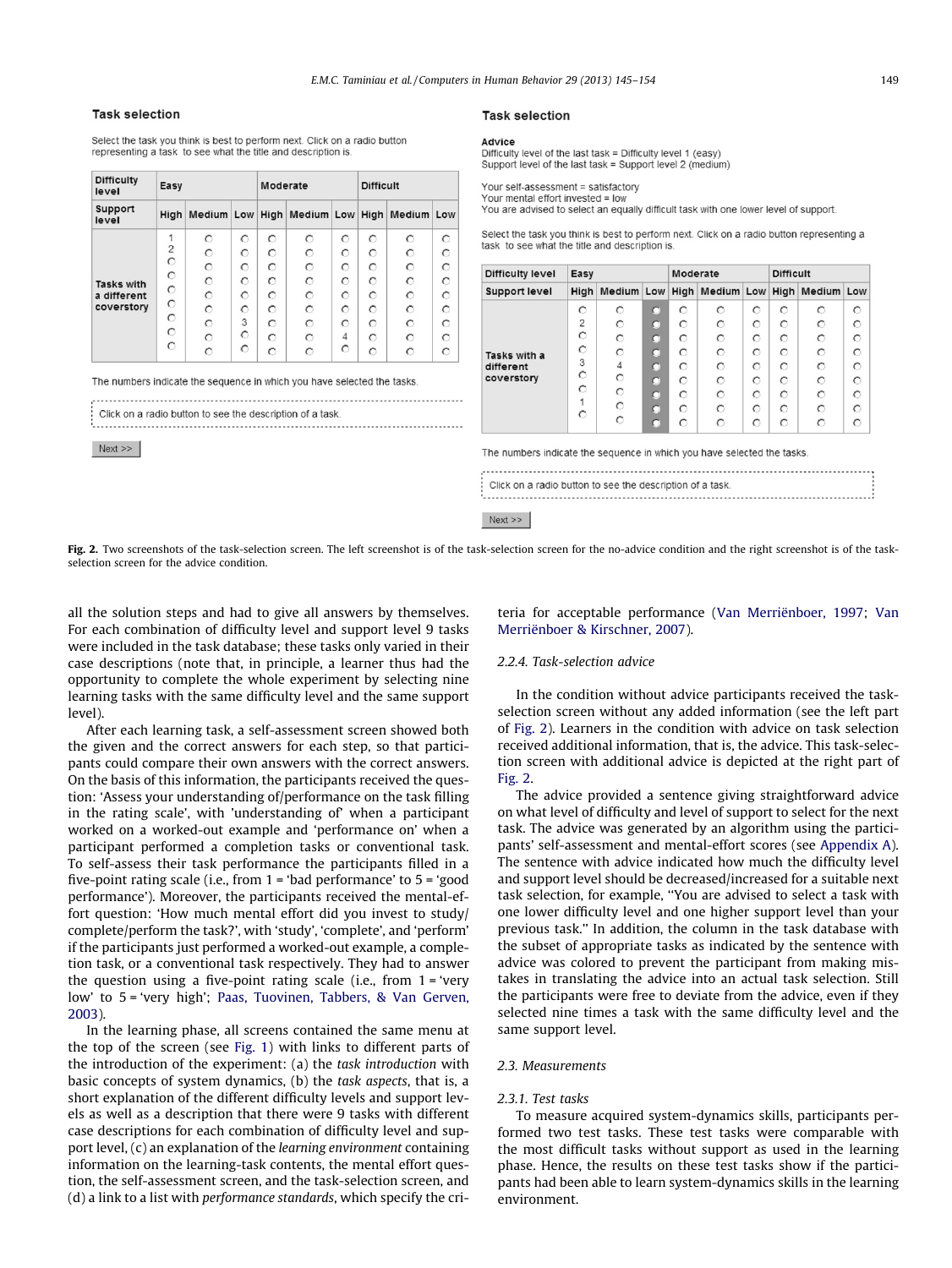Each test task contained three assignments. First, the ''Model'' assignment required the participants to draw a model that fits the case description. But, in contrast to the learning tasks, they did not receive any support and could not use a legend to drag the elements from to build the model. The participants had to perform this assignment with paper and pencil. Second, the ''Table'' assignment required participants to fill in an empty table just as in the learning tasks of support level low. Third, the ''Graph'' assignment required the participants to draw the graphs themselves instead of answering multiple-choice questions as in the learning tasks. The participants received a graph-drawing computer-programme with an introduction to use the programme. They had to fill in the most crucial points of a flow or stock to draw the characteristic graph. Afterwards they could check what the graph looked like and change it if they wanted to.

### 2.3.2. Knowledge test

To test knowledge of system-dynamics aspects that were described in the learning environment the learners had to perform a multiple-choice questionnaire. This questionnaire tested their knowledge of stock-flow problems, models, graphs, the definition of system dynamics, and the meaning of some system dynamics elements. The test included 25 questions and had a Cronbach's alpha of .723.

## 2.4. Procedure

The participants were tested in groups of 1–7 persons in different sessions and each participant worked individually. During the experiment each participant sat behind a computer screen at least two meters away from others or separated from others by a wall to prevent them from interrupting one another or copying each others answers.

The participants completed the entire experiment in one session. The learning environment was designed in such a way that they were guided through the experiment in which first the introduction was provided, second the learning phase, and third the test phase. They worked at their own pace. All actions in the electronical environment and the time spent on each task were logged.

First, all participants received the introduction to the experiment. Moreover, they were informed that in the learning phase they should learn about system dynamics by performing nine self-selected learning tasks in total, and that their knowledge and skills would be tested in the test phase.

Second, the learning phase started. The learning environment provided the task-selection screen to all participants. After selecting and performing a learning task, they answered the mental-effort question and received the self-assessment screen to assess their performance using the self-assessment rating scale. After the self-assessment screen, the task-selection screen was provided again and they selected a subsequent task. This cycle of task selection, task performance, and self-assessment was repeated in this order until they had selected nine learning tasks, performed them, and assessed their task performances. Participants who were in the condition with advice received advice in the task-selection screen each time they had to select a task. When they started the learning phase they had to select a task for the first time. Since no selfassessment and mental-effort scores were available to give advice for selecting the first learning task, the advice for all participants in the advice condition was to select a task of easy difficulty and high support. The participants in the condition without advice had to select a next task (including the first task) without any advice. During the learning phase all participants were allowed to look at the menu with the links at the top of screen of the learning environment at any time and as often as they wanted. After completing nine tasks in the learning phase, they could take a 10-min break in which they were not allowed to talk with each other and should not disturb other participants still working.

Third, after the break the participants continued with the test phase. In this phase they could not check the links in the menu anymore. All participants performed the two test tasks without any support or advice. The sequence of providing the test tasks to them was randomized. After having performed the test tasks they were given the knowledge test. The sequence of the questions of the knowledge test was randomized for each participant too.

## 2.5. Scoring

To check if the participants in the advice condition actually followed the advice or ignored it, the percentage of times they followed the advice and thus selected one task of the subset of suitable tasks indicated by this advice was calculated. In addition, it was checked if this percentage was different from the percentage of times the participants in the no-advice condition selected a task that would have been part of the subset of suitable tasks indicated by the advice if it was provided to them.

To test if an on-demand educational environment with taskselection advice can help novices to develop domain-specific skills the two conditions were compared regarding their performance on the learning tasks and test tasks. A system-dynamics expert assessed all learning tasks, except for the learning tasks of support level high since these tasks were worked-out examples (i.e., learners had not to provide any input for these tasks). The completion and conventional task performances were assessed on each solution step of a learning task. The maximum number of points a participant could receive for a solution step was different for the tasks of different difficulty and support levels, depending on (a) the number of flows and/or stocks included in the case description and (b) the support level because more answers had to be given in tasks with lower support. To be able to compare the learningtask performances between the conditions, the expert was using the same five-point rating scale as the self-assessment rating scale in the self-assessment screen in the learning environment. Therefore, the maximum number of points of an expert-assessment score was five points for each solution step. In addition, the mean expert-assessment was calculated for each task performance and for each participant's performance in the learning phase.

The number of learning tasks performed for each combination of difficulty level and support level was analysed to see if there was a difference in number of performed learning tasks of particular levels. If there was such a difference it could have affected the performance on the tests. These data are analysed using the chisquare Goodness-of-Fit test.

To see if the conditions differed in the quality of their selfassessments, the self-assessments scores of the participants were compared to the expert-assessments scores. The quality of selfassessments could influence the results in the learning phase and the test phase because the advice was based on these self-assessments, therefore, quality of the given advice would have been higher if the quality of self-assessments was higher. The quality of self-assessments was analysed by correlating the self-assessment scores with expert-assessment scores. Kendall's tau was used because the number of participants is low.

The computer programme calculated the knowledge test scores for which each participant could receive a maximum of 25 points. The performance on the test tasks was assessed by the systemdynamics expert. For the performance on the test tasks the participants could receive a maximum of 80.75 points, broken down in 20 points for the ''Model'' assignment, 31.5 points for the ''Table'' assignment, and 29.25 points for the ''Graph'' assignment. For eight participants their performance on the test tasks was also scored by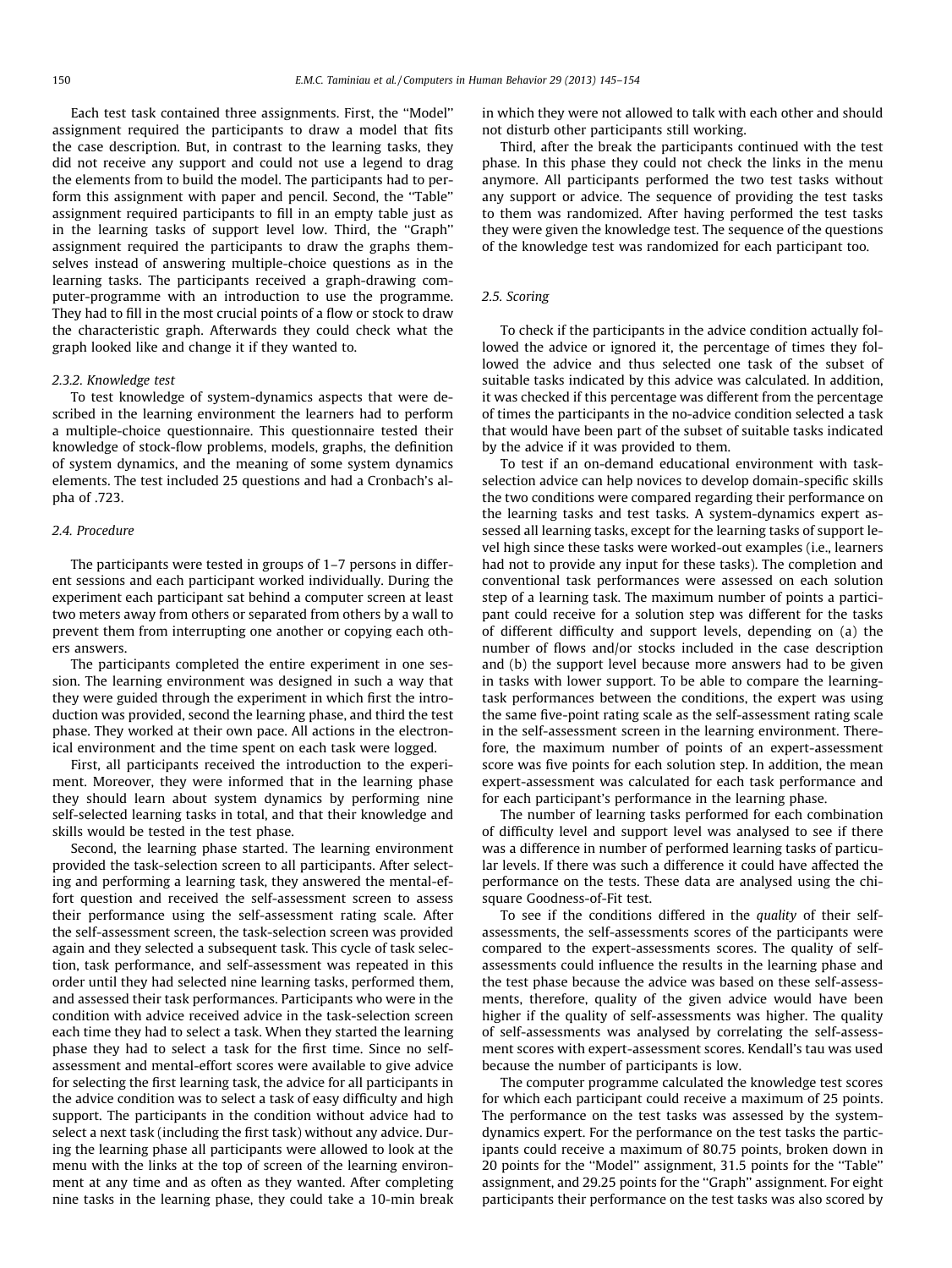a second system-dynamics expert to calculate the inter–rater reliability which was  $r = .985$ , indicating very high agreement.

## 3. Results

## 3.1. Learning phase

First, it has been checked if the participants in the advice condition followed the advice and if they selected more tasks of the advised subset of tasks than the participants without advice – assuming that these participants would have received the advice. For the advice group, it turns out that 76% of the selected tasks were indeed tasks of the subset indicated by the advice. For participants in the no-advice condition, 47% of the selected tasks were tasks that would have been part of the subset of suitable tasks if advice had been given. Hence, participants with advice selected significantly more tasks that were within the advised subset of tasks than participants in the no-advice condition ( $p < .0001$ ).

A comparison of expert-assessment scores with self-assessment scores show a correlation between the self-assessment scores and the expert-assessment scores of  $\tau$  = .183 (p = .020) for the condition with advice, and  $\tau$  = .251 (p = .002) for the condition without advice. These correlations are low and thus suggest that the overall quality of the self-assessments is low. The correlations between the self-assessment scores and expert-assessment scores are not significantly different from each other between both conditions  $(p = .629)$ , indicating that there is no difference in the quality of the self-assessment of the participants in the conditions with and without advice.

Table 1 presents for both conditions the results on performance, mental effort, and time on task in the learning phase.

There is no significant difference between the conditions on performance on the learning tasks,  $t(27) = .81$ ,  $p = .424$ , with a Cohen's *d* of .31. In both conditions participants performed satisfactory in the learning phase. Moreover there is no significant difference on reported mental effort,  $t(28) = .40$ ,  $p = .695$ , with a Cohen's *d* of .15, and time on task,  $t(28) = .45$ ,  $p = .660$ , with a Cohen's d of -.17. Regarding the number of learning tasks performed for each combination of difficulty level and support level, there are

#### Table 1

Means and standard deviations on performance, mental effort, and time on task in the learning phase, and mean number of selected tasks for each combination of difficulty level and support level.

|                        | No advice on task<br>selection |        | Advice on task<br>selection |        |
|------------------------|--------------------------------|--------|-----------------------------|--------|
|                        | М                              | SD     | М                           | SD     |
| Performance            | 4.01                           | 0.48   | 3.84                        | 0.65   |
| Mental effort          | 2.86                           | 0.54   | 2.78                        | 0.58   |
| Time on task (seconds) | 501.67                         | 182.61 | 532.87                      | 200.86 |

#### Table 2

Means and standard deviations of the performance results on the knowledge test and the retention test for each condition adjusted to time on task and mental effort of the learning phase.

|                                  |       | No advice on task selection | Advice on task selection |       |  |
|----------------------------------|-------|-----------------------------|--------------------------|-------|--|
|                                  | М     | SD                          | м                        | SD    |  |
| Knowledge test<br>Retention test | 17.30 | 2.91                        | 17.10                    | 2.67  |  |
| Overall                          | 67.90 | 10.47                       | 60.21                    | 15.48 |  |
| Model                            | 16.93 | 2.99                        | 14.42                    | 3.97  |  |
| Table                            | 26.70 | 4.94                        | 25.15                    | 6.97  |  |
| Graph                            | 24.26 | 3.60                        | 20.64                    | 6.94  |  |

also no significant differences between the conditions,  $\chi^2 = (8, 1)$  $N = 270$ ) = 1.77,  $p > .05$ .

Since time on task and mental effort in the learning phase can have an effect on learning in the learning phase and, therefore, on performance in the test phase, they are included as covariates in the analyses of the knowledge test and test-task performance.

## 3.2. Test phase

Table 2 presents for each condition the results on the knowledge test and on the test tasks, including the results on each separate assignment of the test tasks.

An ANCOVA on the knowledge test scores does not show a significant difference between the conditions,  $F(1,26) = 0.04$ ,  $MSE = 6.87$ ,  $p = .836$ . Both conditions scored satisfactory on the knowledge test. Regarding the performance on the test tasks and every test-task assignment the participants in the no-advice condition performed in general good and the participants in the advice condition performed satisfactory. An ANCOVA on the test-task scores shows a clear trend in favor of the no-advice group,  $F(1,26)$  = 4.18, MSE = 147.01, p = .051,  $\eta_p^2 = 0.14$ . Participants without advice score somewhat higher on the test tasks ( $M = 67.90$ ,  $SD = 10.47$ ) than participants with advice ( $M = 60.21$ ,  $SD = 15.48$ ). The results on each separate assignment show that the participants without advice draw better models ( $M = 16.93$ ,  $SD = 2.99$ ) than the participants with advice  $(M = 14.42, SD = 3.97), F(1,26) = 7.92$ ,  $MSE = 8.08$ ,  $p = .009$ ,  $\eta_p^2 = .23$ , and also draw better graphs (M = 24.26,  $SD = 3.60$ ) than the participants with advice ( $M = 20.64$ ,  $SD = 6.94$ ),  $F(1,26) = 4.30$ ,  $MSE = 28.68$ ,  $p = .048$ ,  $\eta_p^2 = .14$ . The difference for performing the "Table" assignment is in the same direction but not statistically significant,  $F(1,26) = 0.96$ , MSE = 33.65,  $p = 0.336$ . Overall, these results show that the participants without advice outperform the participants with advice.

## 4. Discussion

This study investigated the effects of giving task-selection advice on the development of system-dynamics skills in a full on-demand educational environment. Participants were not familiar with selecting their own learning tasks and were novices in the system-dynamics domain.

The hypothesis that learners who receive advice on task selection will have higher test results was not confirmed. On the contrary, for the ''Model'' and ''Graph'' assignments of the test tasks, the condition without advice outperformed the condition with advice; for the ''Table'' assignment, no difference between the conditions was found. The test-task ''Table'' assignment was identical to the learning-task ''Table'' assignment of support level low. The test-task ''Model'' and ''Graph'' assignments, however, were not identical to the learning-task ''Model'' and ''Graph'' assignments, because additional and unfamiliar solution steps were required. In the test-task ''Model'' assignment the learners had to draw the model themselves, thus, without a legend from which they could drag the system-dynamics elements to construct the model. In the test-task ''Graph'' assignment, the learners had to draw the graph themselves instead of choosing it of four possible graphs. Thus, learners in the no-advice condition outperformed learners in the advice condition on those test tasks that required them to perform unfamiliar solution steps.

Because the number of performed learning tasks of particular difficulty levels and support levels, the time-on-task in the learning phase, and the quality of the self-assessments did not differ between conditions, these variables cannot easily explain why learners not receiving advice reached higher test performance. The finding that learners without advice are better able to perform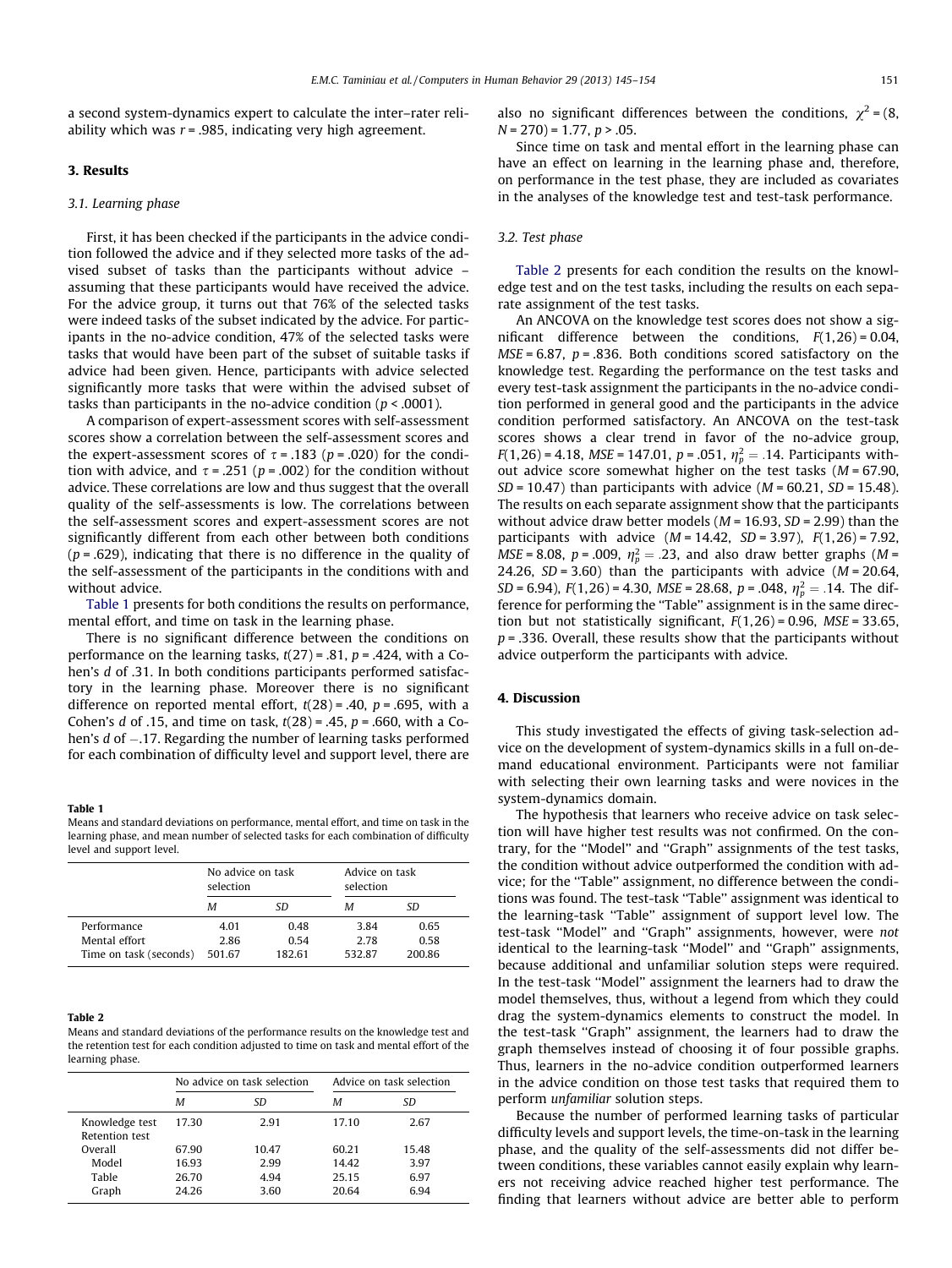unfamiliar additional solution steps seems to indicate that they gained deeper understanding of the strategies and processes of solving system-dynamics problems. One plausible explanation might be that learners without advice considered their task selection more thoughtfully in order to select a task that best fitted their learning needs and, therefore, focussed more strongly on fulfilling these learning needs while performing the task – leading to deeper comprehension and understanding. Learners with advice, on the other hand, might have mindlessly followed the recommendation and selected one task of the subset of advised tasks without considering why they should perform precisely this particular task and how it might help them to fulfil their learning needs. The marking of the subset of advised tasks might contribute to this. Perhaps it might even have caused learners to only look at the marked column and select a next task of it without even looking at the recommendation. They probably, without considering why they selected the task, continued performing the selected task without focusing on improvement of performance. Moreover, although the results on mental effort in the learning phase do not show significant differences between the conditions, learners without advice invested somewhat more effort in performing the learning tasks than learners with advice. This might also support the explanation that learners without advice were more involved in the learning process and invested more effort in understanding system-dynamics problem solving [\(Paas, Tuovinen, Van Merriënb](#page-10-0)[oer, & Darabi, 2005](#page-10-0)).

The results on the knowledge test showed no significant differences between the conditions. This result replicates the findings on the test-task ''Table'' assignment and confirms that learners in both conditions gained the same amount of system-dynamics knowledge necessary to perform familiar tasks or answer multiplechoice questions on their gained knowledge on system dynamics. The sole difference between conditions seems to be on outcomes requiring deeper understanding of system-dynamics problem solving, although we should be a bit cautious interpreting the results because the effect-sizes indicate rather small differences and the number of participants was low. Therefore, future research should use a larger group of participants.

Yet, the results clearly show that the used advisory model did not provide effective advice to better enable novices develop domain-specific skills. The advisory model might have provided too much direction by explicitly indicating which tasks are suitable to select. The given advice did not encourage learners to become involved in the decision-making process of task selection [\(Moreno](#page-10-0) [& Mayer, 2007](#page-10-0)) and, consequently, did not trigger them to consider how this process works and to reach a deeper understanding of the system-dynamics problem solving process. So, learners probably did not focus on relevant task-selection aspects but mindlessly followed the given advice without considering why this specific task would fit their learning needs. Moreover, the advisory model did not inform learners on how relevant task-selection aspects needed to be combined for determining the best task to select. This is in line with the warning some researchers give for providing insufficient advice ([Kirschner et al., 2006](#page-10-0)), which might not improve or might even hamper the development of domain-specific skills. Not knowing why advised tasks are actually advised might have led to misconceptions [\(Moreno & Mayer, 2007\)](#page-10-0); for example, when a learner – incorrectly – thinks the advice is mainly based on his or her invested mental effort, he or she will mainly focus on the effort invested in subsequent learning tasks and not on improvement of specific skills and self-assessments.

Moreover, it needs to be considered that perhaps the algorithm used for the advice might not have constantly delivered suitable step sizes. Although the algorithm is based on the main guidelines of the 4C/ID-model ([Van Merriënboer, 1997](#page-10-0); [Van Merriënboer &](#page-10-0) [Kirschner, 2007\)](#page-10-0) it did not calculate to provide optimal subset of tasks for all possible situations. For example, the algorithm might have provided step sizes that caused learners to be advised to select tasks with the same difficulty and support level repeatedly. This might have de-motivated the learners. Or if a learner did select a difficult task with low support for the first time instead of selecting an advised easy task with high support it might have been too difficult to perform. When the learner had assessed his/ her performance as 'bad' and indicated to have invested a high amount of mental effort, the suitable advice would have indicated to select an easy task with high support. However, because of the maximum available step sizes the algorithm could only have indicated a maximum of four step sizes to decrease. In addition, the advice indicated to select a medium task with medium support which might again be too difficult for the learner to perform. So, the advice might not always have been appropriate for the learners. Therefore, in the future research should be done in which advice is provided to learners which is based on an algorithm adjusted to these kinds of situations which can lower the quality of the advice or which is not based on an algorithm at all.

To help learners learn about the process of task-selection, it might be better not to provide advice that straightforwardly indicates which tasks are suitable to select because this invites learners to mindlessly follow the advice. A better option might be to give advice that contains information on how the process of task selection works [\(Gay, 1986; Kinzie, 1990\)](#page-9-0), telling the learners which task-selection aspects should be taken into account and how these aspects should be used to select a suitable task. For example, more effective advice might explain how self-assessments and mentaleffort measures might help to select a future task, but leave it up to the learners to make the actual task selection.

Finally, the results show that learners in the condition with advice selected more tasks of the advised subset of tasks than learners in the condition without advice – assuming that they would have received this advice. Thus, although the self-assessments in both conditions were of low quality, giving the advice had the intended effects of selecting more tasks of the advised subset of tasks. Yet, the advice based on a self-assessment of low quality will be itself of low quality. To prevent inaccurate self-assessments, indirectly hampering the beneficial effects of task-selection advice, in addition to advice on task-selection advice on self-assessment could be added. Self-assessment advice could provide learners with standards of acceptable performance [\(Kicken et al., 2009\)](#page-10-0) and continuous information on how to improve performance ([Moreno & Mayer, 2007; Tennyson, 1980; Tennyson & Buttrey,](#page-10-0) [1980\)](#page-10-0). If advice triggers learners to compare their own performance with given standards, this will help them improve their self-assessment skills, monitor their progress, and, in addition, set a suitable learning trajectory adapted to their learning needs ([Bell and Kozlowski, 2002](#page-9-0)).

The fact that learners without the advice did have a low selfassessment quality too but did outperform the learners with the advice, might indicate that the learners without the advice did not take their self-assessment into account when selecting their tasks and performing them. The suggested self-assessment advice might also help these learners to improve their self-assessment quality and indicate that they should consider their self-assessments for appropriate task-selections. Hence, their task-selection quality might be higher resulting in a learning trajectory that suits their learning needs better. Therefore, self-assessment advice might also contribute to their improvement of learning. This points out the necessity for future study on advice on self-assessment and task-selection to improve domain-specific skills in an on-demand environment.

[Bell and Kozlowski \(2002\)](#page-9-0) also argued that next to task-selection advice, ordering the topics of the tasks in a ramped sequence can help learners select an appropriate task. Moreover, [Gay \(1986\)](#page-9-0)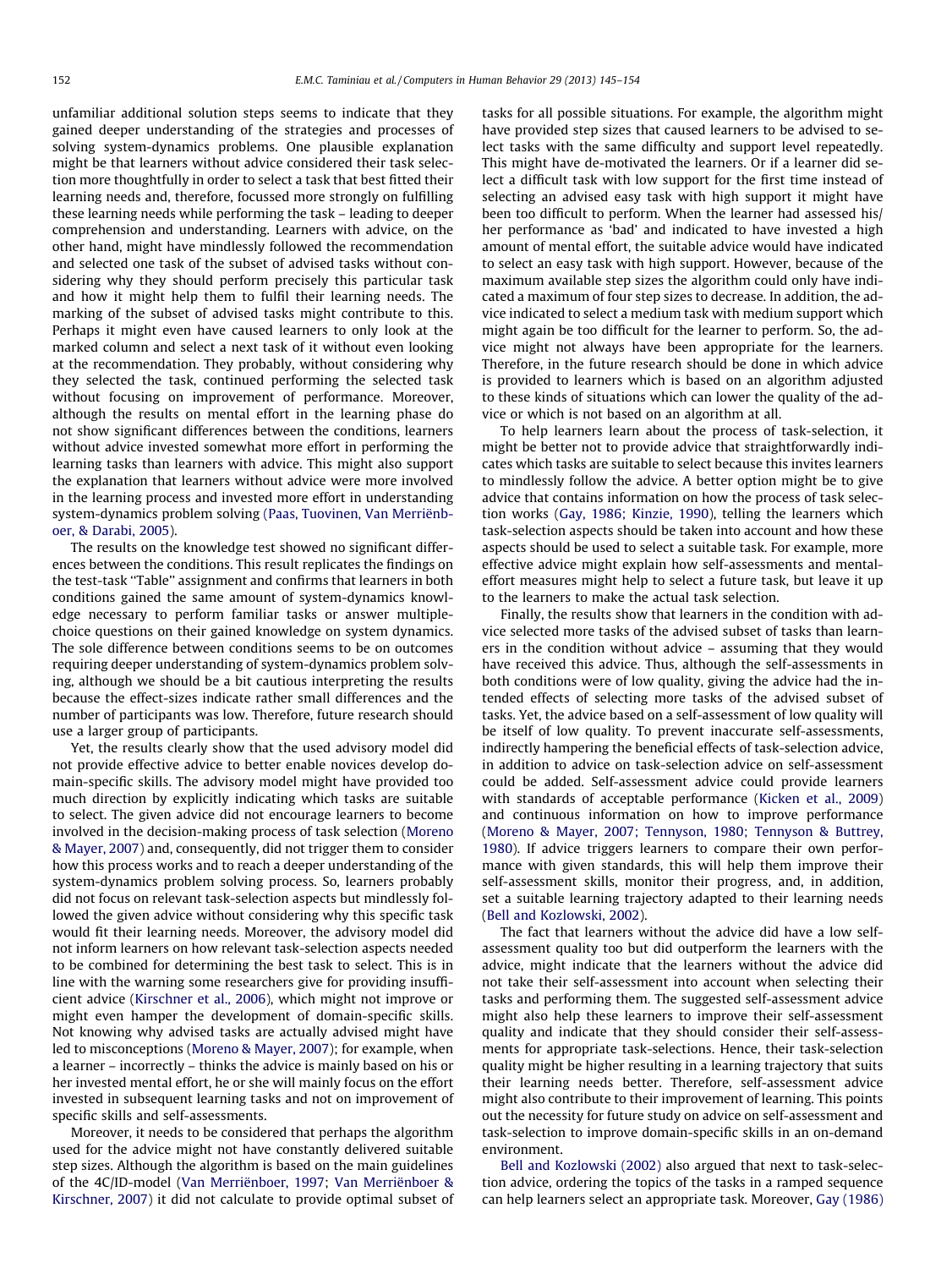<span id="page-9-0"></span>showed that structuring an environment helps learners with lowprior knowledge to improve learning. The learning tasks in the database in our study were ordered following the whole-task approach from simple tasks to complex tasks, and, therefore, helped learners in both conditions to set an appropriate pathway and improve learning [\(Van Merriënboer & Kester, 2008](#page-10-0)). Moreover, the tasks were ordered distinctively in difficulty levels and support levels helping all learners to recognize the two relevant task-selection aspects [\(Van Merriënboer, 1997;](#page-10-0) [Van Merriënboer & Kirscher,](#page-10-0) [2007](#page-10-0)). This might have helped learners 'without' advice to select suitable tasks. In future research, the effects of task-database structure should be investigated in further detail.

In conclusion, the reported experiment showed that task-selection advice did not help but even hampered novices' development of system-dynamics problem solving skills. So, it seems that straightforward advice should better not be used in on-demand education because it prevents learners to consider why they should select a specific task (i.e., consider how the task might contribute to improving their performance), which may negatively affect their understanding of the required problem-solving process and thus transfer of learning. Future research is needed to investigate whether advice that encourages learners to think about their task selections has more positive effects on the development of domain-specific skills.

#### Appendix A. Algorithm for providing task-selection advice

To give advice on task selection, nine complexity levels were distinguished for each combination of difficulty level and support level (see Table A.1).

Advice on the complexity level of the next to-be-selected task was based on the participant's self-assessment score and mentaleffort score on the last performed task, according to Table A.2.

The first row indicates the score on the self-assessment rating scale (from 1 'bad' to 5 'good') and the first column indicates the score on the mental-effort rating scale (from 1 'very low' to 5 'very high)'. Each combination of self-assessment and mental effort leads to a step size that was added to or subtracted from the complexity level of the previous task, depending on the step size being

#### Table A.1

All complexity levels distinguished for each combination of difficulty level and support level.

| Complexity level | Difficulty level | Support level |  |
|------------------|------------------|---------------|--|
| 1                | Easy             | High          |  |
| 2                | Easy             | Medium        |  |
| 3                | Easy             | Low           |  |
| 4                | Moderate         | High          |  |
| 5                | Moderate         | Medium        |  |
| 6                | Moderate         | Low           |  |
| 7                | Difficult        | High          |  |
| 8                | Difficult        | Medium        |  |
| 9                | Difficult        | Low           |  |

#### Table A.2

The algorithm for providing advice on task selection with all possible options for each combination of the participant's self-assessment (SA) and mental effort (ME).

| <b>ME</b> | <b>SA</b> |               |      |      |      |  |  |
|-----------|-----------|---------------|------|------|------|--|--|
|           |           | $\mathcal{L}$ |      |      |      |  |  |
|           | $\Omega$  | $+1$          | $+2$ | $+3$ |      |  |  |
|           |           |               | $+1$ | $+2$ | $+3$ |  |  |
| 2         | $-2$      | $-1$          | 0    | $+1$ | $+2$ |  |  |
|           | $-3$      | $-2$          | $-1$ |      | $+$  |  |  |
| ∽         |           | $-3$          |      | -    |      |  |  |

positive or negative, respectively. This led to the complexity level of the next task to be advised.

For example, if a participant had just performed a task of moderate difficulty level and high support (i.e., complexity level 4), and assessed his or her performance with a mean score of 'good' (i.e., a rating of 5) and a mental effort score of 'neither low nor high' (i.e., a rating of 3), the algorithm provided a step size of +2. This step size was added to complexity level 4 so that a next task was advised with complexity level 6, that is, a task with a moderate difficulty level and a low support level. The desired complexity level indicated by the algorithm was automatically transformed into a sentence formulating the advice. The sentences were constructed of this general sentence which contains all options on advised difficulty and support levels: 'You are advised to select a [two levels less/one level less/an equally/one level more] difficult task with [two times higher/one higher/equal/one lower/two times lower] level of support.' The 4C/ID-model describes that it is important for participants to first test if they are able to successfully perform a conventional task on one particular difficulty level before continuing to the next difficulty level [\(Van Merriënboer, 1997; Van Mer](#page-10-0)[riënboer & Kirschner, 2007\)](#page-10-0). Therefore, the rule was implemented which prohibited the advisory sentence to advice the participants to proceed to the next difficulty level before they had successfully performed a conventional task on the current difficulty level (i.e., the advice was then to perform tasks of the same difficulty level and with low support). This also implies that when participants performed a conventional task and the algorithm provided a positive step size, the participants were advised to select only one level more difficult task.

#### **References**

- Bell, B. S., & Kozlowski, S. W. J. (2002). Adaptive guidance. Enhancing self-regulation, knowledge, and performance in technology-based training. Personnel Psychology, 55, 267–306. http://dx.doi.org/[10.1111/j.1744-6570.2002.tb00111.x.](http://dx.doi.org/10.1111/j.1744-6570.2002.tb00111.x)
- Clarebout, G., & Elen, J. (2009). Benefits of inserting support devices in electronic learning environments. Computers in Human Behavior, 25, 804–810. http:// dx.doi.org/[10.1016/j.chb.2008.07.006.](http://dx.doi.org/10.1016/j.chb.2008.07.006)
- Corbalan, G., Kester, L., & Van Merriënboer, J. J. G. (2008). Selecting learning tasks: Effects of adaptation and shared control on efficiency and task involvement. Contemporary Educational Psychology, 33, 733–756. http://dx.doi.org/[10.1016/](http://dx.doi.org/10.1016/j.cedpsych.2008.02.003) [j.cedpsych.2008.02.003.](http://dx.doi.org/10.1016/j.cedpsych.2008.02.003)
- Corbalan, G., Kester, L., & Van Merriënboer, J. J. G. (2009a). Combining shared control with variability over surface features: Effects on transfer test performance and task involvement. Computers in Human Behavior, 25, 290–298. http://dx.doi.org/ [10.1016/j.chb.2008.12.009.](http://dx.doi.org/10.1016/j.chb.2008.12.009)
- Corbalan, G., Kester, L., & van Merrienboer, J. J. G. (2009b). Dynamic task selection: Effects of feedback and learner control on efficiency and motivation. Learning and Instruction, 19, 455–465.
- Corbalan, G., Kester, L., & van Merrienboer, J. J. G. (2011). Learner-controlled selection of tasks with different surface and structural features: Effects on transfer and efficiency. Computers in Human Behavior, 27, 76–81.
- Corbalan, G., Van Merriënboer, J. J. G., & Kicken, W. (2010). Shared control over taskselection: A way out of the self-directed learning paradox? Technology, Instruction, Cognition and Learning, 8, 119–136.
- Cronin, M. A., & Gonzalez, C. (2007). Understanding the building blocks of dynamic systems. System Dynamics Review, 23, 1–17. http://dx.doi.org/[10.1002/sdr.356.](http://dx.doi.org/10.1002/sdr.356)
- Cronin, M. A., Gonzalez, C., & Sterman, J. D. (2009). Why do not well-educated adults understand accumulation? A challenge to researchers, educators, and citizens. Organizational Behavior and Human Decision Processes, 108, 116–130. http:// dx.doi.org/[10.1016/j.obhdp. 2008.03.003.](http://dx.doi.org/10.1016/j.obhdp.2008.03.003)
- Garrison, D. R. (1997). Self-directed learning: Toward a comprehensive model. Adult Education Quarterly, 48, 18–33.
- Gay, G. (1986). Interaction of learner control and prior understanding in computerassisted video instruction. Journal of Educational Psychology, 78, 225–227.
- Gray, E. (2003). Conscious choices: A model for self-directed learning. Upper Saddle River, New Jersey: Prentice Hall. Hannafin, M. J. (1984). Guidelines for using locus of instructional control in the
- design of computer-assisted instruction. Journal of Instructional Development, 7(3), 6–10.
- Iyengar, S. S., & Lepper, M. R. (2000). When choice is demotivating: Can one desire too much of a good thing? Journal of Personality and Social Psychology, 79, 995–1006. http://dx.doi.org/[10.1037//0022-3514.79.6.995.](http://dx.doi.org/10.1037//0022-3514.79.6.995)
- Kalyuga, S. (2006). Assessment of learners' organised knowledge structures in adaptive learning environments. Applied Cognitive Psychology, 20, 333–342. http://dx.doi.org/[10.1002/acp. 1249.](http://dx.doi.org/10.1002/acp.1249)